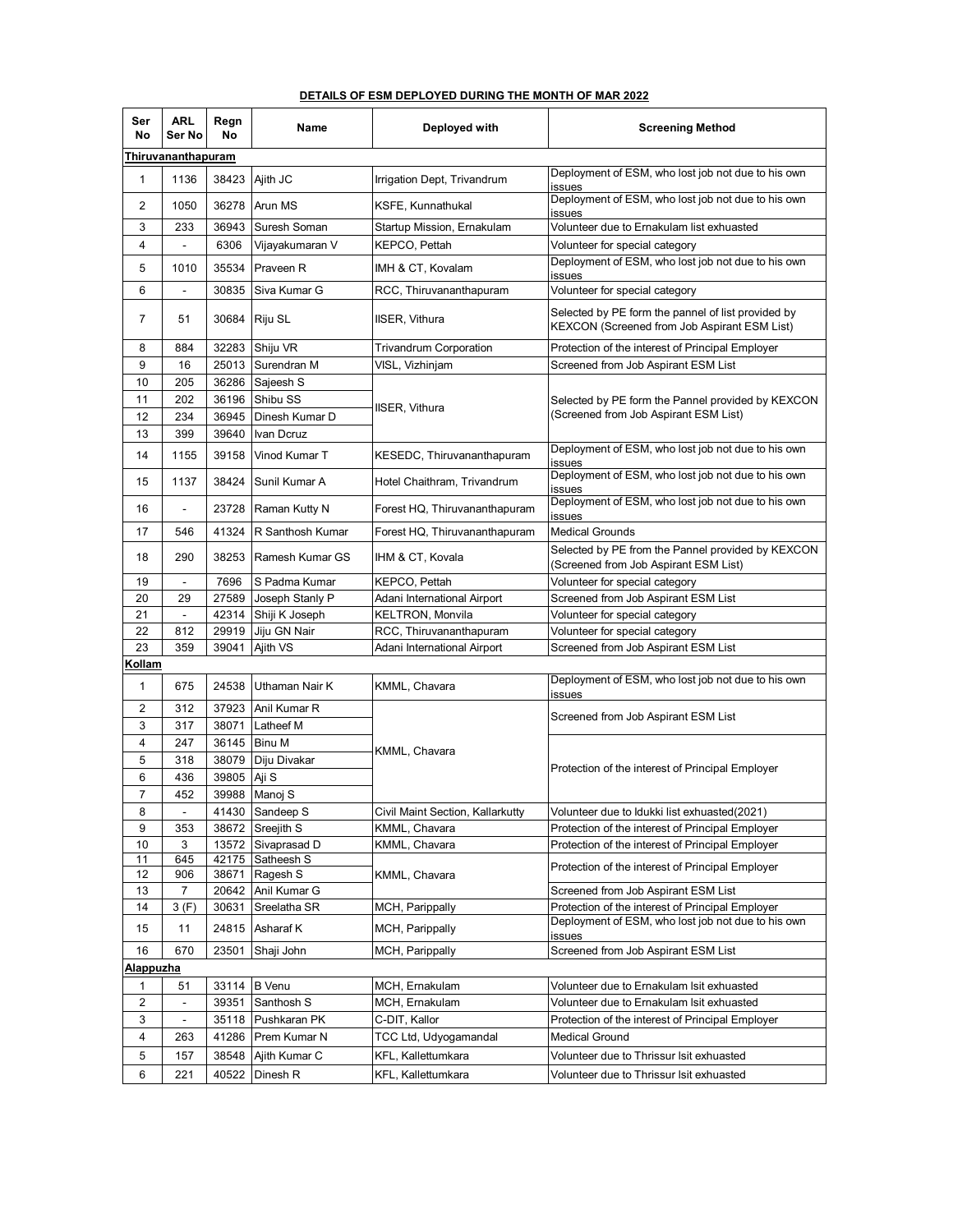| Ser<br>No               | <b>ARL</b><br>Ser No                                                                           | Regn<br>No     | Name                                  | Deployed with                      | <b>Screening Method</b>                            |  |  |
|-------------------------|------------------------------------------------------------------------------------------------|----------------|---------------------------------------|------------------------------------|----------------------------------------------------|--|--|
| Pathanamthitta          |                                                                                                |                |                                       |                                    |                                                    |  |  |
| $\mathbf{1}$            | 325                                                                                            | 32404          | Koshy PS                              | KSEB Generation Div, Idamalayar    | Volunteer due to Ernakulam Isit exhuasted          |  |  |
| 2                       | 50<br>33237<br>Suju M Thomas<br>KFL, Kallettumkara<br>Volunteer due to Thrissur Isit exhuasted |                |                                       |                                    |                                                    |  |  |
| <u>Kottayam</u>         |                                                                                                |                |                                       |                                    |                                                    |  |  |
| 1                       | 157                                                                                            | 39020          | George Jose                           | KTDC Waterscapes, Kottayam         | Protection of the interest of Principal Employer   |  |  |
| $\overline{\mathbf{c}}$ | 83                                                                                             | 40884          | Muraleedharan VA                      | KTDC, Nallappara                   | Screened form Job Aspirant ESM List                |  |  |
| 3<br>4                  | 54                                                                                             | 39336          | Jinumon CG                            | CFLTC, Pala                        | Screened from Job Aspirant ESM List                |  |  |
| 5                       | 124<br>40                                                                                      | 31023<br>38575 | Haby Joseph<br><b>SK Suresh Kumar</b> | ICMR, Kottayam                     | Screened from Job Aspirant ESM List                |  |  |
| 6                       | 22                                                                                             | 35945          | Varghese PX                           | Kerala Paper Products Ltd, Velloor | Screened from Job Aspirant ESM List                |  |  |
| $\overline{7}$          | 85                                                                                             | 41283          | Kunjumon S                            |                                    |                                                    |  |  |
| 8                       |                                                                                                | 40031          | Vinod PR                              |                                    | Protection of the interest of Principal Employer   |  |  |
| Ernakulam               |                                                                                                |                |                                       |                                    |                                                    |  |  |
| $\mathbf{1}$            | 2                                                                                              | 28604          | Anathakrishnan S                      |                                    |                                                    |  |  |
| 2                       | 13                                                                                             | 33702          | Sunil Kumar S                         |                                    | Screened from Job Aspirant ESM List                |  |  |
| 3                       | 19                                                                                             | 34685          | Shaji Neelakndan                      | KINFRA Hi-Tech Park,               |                                                    |  |  |
| 4                       | 39                                                                                             | 36273          | Yesudasan Cardoz J                    | Kalamassery                        |                                                    |  |  |
| 5                       | 56                                                                                             | 37935          | Aji Thomas                            |                                    |                                                    |  |  |
| 6                       | 57                                                                                             | 38178          | Gireesh Kumar P                       |                                    |                                                    |  |  |
| $\overline{7}$          | 71                                                                                             | 38960          | Sabu S                                | CJM Court, Ernakulam               | Screened from Job Aspirant ESM List                |  |  |
| 8                       | $\qquad \qquad \blacksquare$                                                                   | 29901          | Babu NK                               | KTDC, Kalady                       | Protection of the interest of Principal Employer   |  |  |
| 9                       | 95                                                                                             | 39855          | Siju TS                               | TCC Ltd, Udyogamandal              | Screened from Job Aspirant ESM List                |  |  |
| 10                      | 121                                                                                            | 40809          | V S Raveendran                        |                                    | Slected by PE from the Pannel provided by KEXCON   |  |  |
| 11                      | 104                                                                                            | 40167          | Sasi Kumar CP                         | TCC Ltd, Udyogamandal              | (Screened from Job Aspirant ESM List)              |  |  |
| 12                      | 152                                                                                            | 41313          | Sreeraj R                             | CJM Court, Ernakulam               | Screened from Job Aspirant ESM List                |  |  |
| 13                      | 200                                                                                            | 30196          | Dileep Kumar VK                       | CJM Court, Ernakulam               | Screened from Job Aspirant ESM List                |  |  |
| ldukki                  |                                                                                                |                |                                       |                                    |                                                    |  |  |
| $\mathbf{1}$            | 43                                                                                             | 30918          | Snil Jacob                            | KSEB Generation Circle, Idukki     | Screened from Job Aspirant ESM List                |  |  |
| $\overline{2}$          | $\overline{\mathbf{4}}$                                                                        | 34345          | Saji Kumar M                          | CJM Court, Thodupuzha              | Screened from Job Aspirant ESM List                |  |  |
| Thrissur                |                                                                                                |                |                                       |                                    |                                                    |  |  |
| 1                       | 38                                                                                             | 39747          | Manikandan K                          | KSFE, Thrissur                     | Screened from Annual Rank List                     |  |  |
| 2                       | 15                                                                                             | 37858          | Manu K                                | New Sports Div, Govt Model         |                                                    |  |  |
| 3                       | 47                                                                                             | 41618          | Sebastian TJ                          | Higher Sec School, Thrissur        | Screened from Job Aspirant ESM List                |  |  |
| 4                       | 60                                                                                             | 42188          | Gishnu N                              | Thrissur Corporation               | Screened from Job Aspirant ESM List                |  |  |
| 5                       | 43                                                                                             | 41549          | Jinilish A                            | <b>KSFE, Thrissur</b>              | Screened from Job Aspirant ESM List                |  |  |
| Palakkad                |                                                                                                |                |                                       |                                    |                                                    |  |  |
| $\mathbf{1}$            | 194                                                                                            | 36731          | Narayanan Kutty                       | Motel ARAM, Erimayur               | Deployment of ESM, who lost job not due to his own |  |  |
| Kannur                  |                                                                                                |                |                                       |                                    | issues                                             |  |  |
| 1                       | 406                                                                                            | 41451          | Manoj C                               | <b>KTDC Loom Land</b>              | Volunteer for special category                     |  |  |
| $\overline{\mathbf{c}}$ | 282                                                                                            | 39458          | Suneesh P                             | MCC, Kannur                        | Volunteer for special category                     |  |  |
| 3                       | 91                                                                                             | 35214          | Girish T                              | 220 KV SS, Thaliparamba            | Screened from Job Aspirant ESM List                |  |  |
| 4                       | $\mathbf{1}$                                                                                   | 4400           | Jitesh T                              |                                    |                                                    |  |  |
| 5                       | 4                                                                                              | 27603          | Valsalan P                            |                                    |                                                    |  |  |
| 6                       | 22                                                                                             | 31827          | Dinesh Babu TK                        |                                    |                                                    |  |  |
| $\boldsymbol{7}$        | 29                                                                                             | 32301          | Prejesh KK                            |                                    |                                                    |  |  |
| 8                       | 47                                                                                             | 33547          | Premrajan MM                          |                                    | Screened from Job Aspirant ESM List                |  |  |
| 9                       | 57                                                                                             | 33902          | Jijish Joy                            |                                    |                                                    |  |  |
| 10                      | 62                                                                                             | 33991          | Manoj Kumar C                         |                                    |                                                    |  |  |
| 11                      | 74                                                                                             | 34509          | Noushad B                             |                                    |                                                    |  |  |
| 12                      | 82                                                                                             | 34939          | sabeesh EP                            | Central Prison, Kannur             |                                                    |  |  |
| 13                      | 86                                                                                             | 35046          | Rajesh C                              |                                    |                                                    |  |  |
| 14                      | 92                                                                                             | 35221          | Jayakrishnan P                        |                                    |                                                    |  |  |
|                         |                                                                                                |                |                                       |                                    |                                                    |  |  |
| 15                      | 472                                                                                            | 27470          | Manikantan K                          |                                    |                                                    |  |  |
| 16<br>17                | 473<br>474                                                                                     | 28182<br>28228 | Santhosh T<br>Sujith C                |                                    |                                                    |  |  |
| 18                      | 477                                                                                            | 28609          | Divakaran K                           |                                    |                                                    |  |  |
| 19                      | 483                                                                                            | 28972          | Sushil Kumar K                        |                                    |                                                    |  |  |
|                         |                                                                                                |                |                                       |                                    |                                                    |  |  |